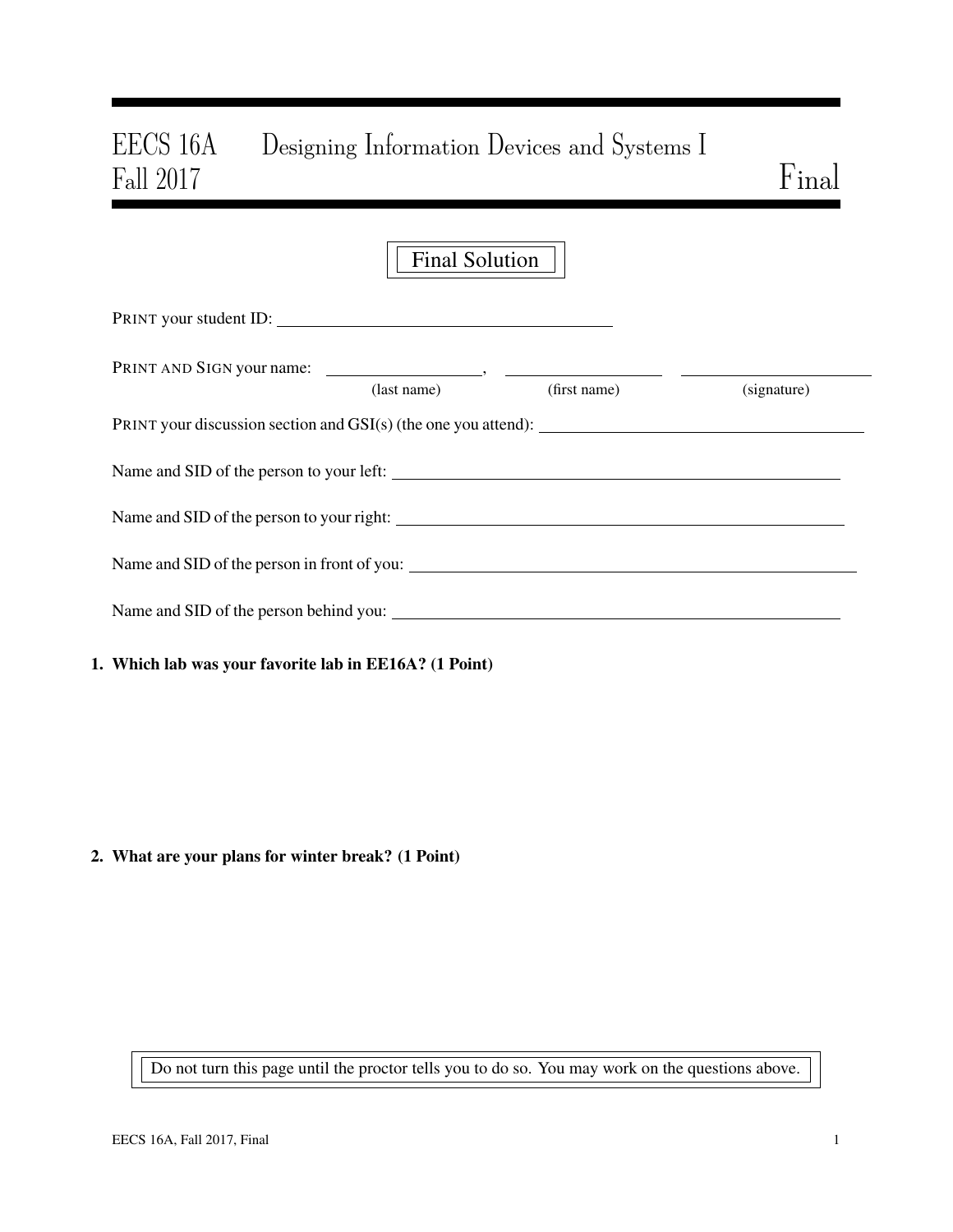# 3. Mechanical Correlation (4 Points)

Given  $\vec{a} =$  $\sqrt{ }$  $\overline{1}$ 1 2 3 1  $\int$  and  $\vec{b}$  =  $\sqrt{ }$  $\overline{1}$ −1 1 1 1 , and that  $\vec{a}$  and  $\vec{b}$  are both circular (repeating) signals, **indicate (by circling**)

# it) which of the vectors below correspond to the cross correlation of  $\vec{a}$  with  $\vec{b}$ .



## Solution:

| $\mathbf{C}_{\vec{b}}^T \vec{a} = \begin{bmatrix} -1 & 1 & 1 \\ 1 & -1 & 1 \\ 1 & 1 & -1 \end{bmatrix} \begin{bmatrix} 1 \\ 2 \\ 3 \end{bmatrix} = \begin{bmatrix} 4 \\ 2 \\ 0 \end{bmatrix}$ |  |  |  |  |
|-----------------------------------------------------------------------------------------------------------------------------------------------------------------------------------------------|--|--|--|--|

This corresponds to vector (a).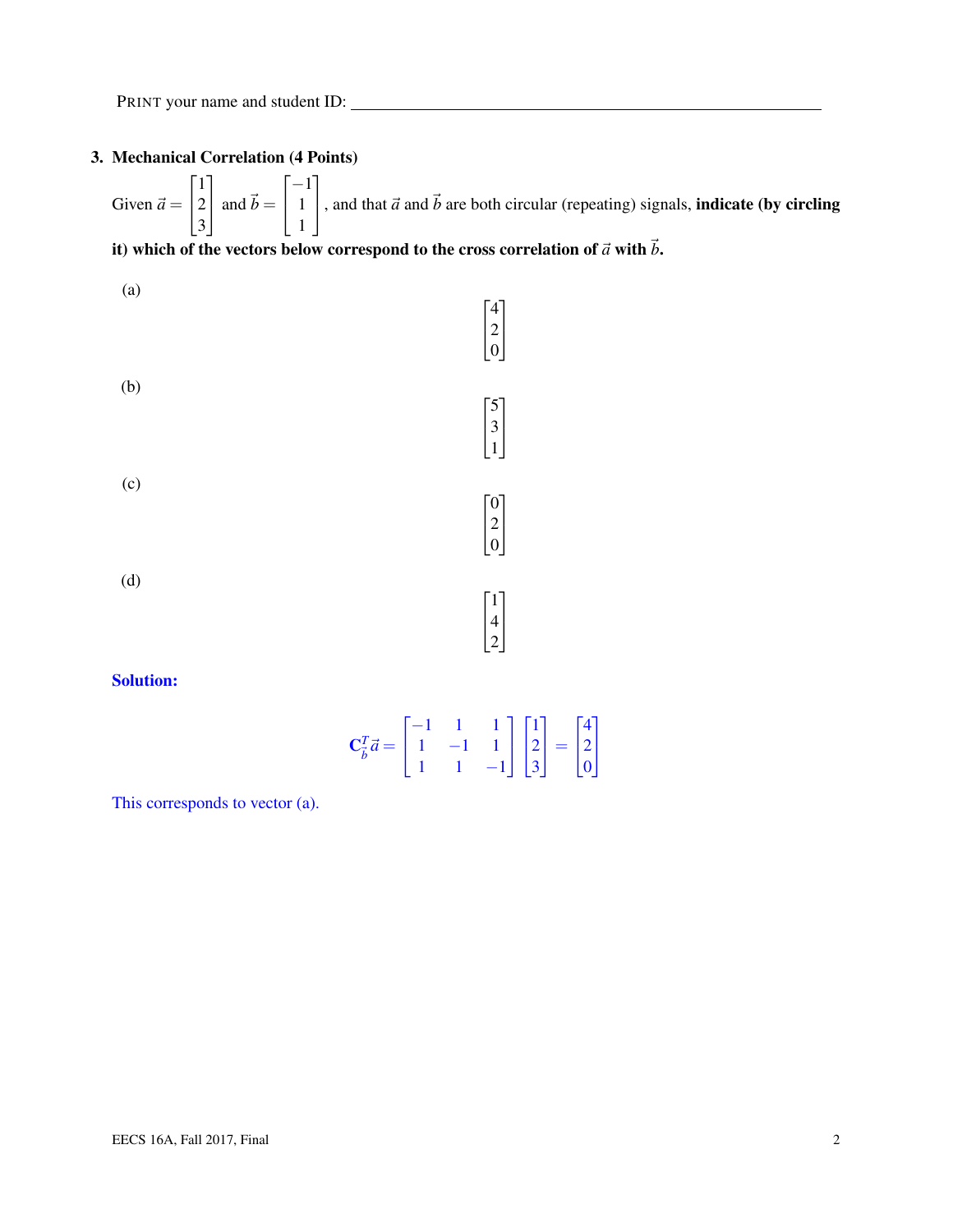# 4. Mechanical Gram-Schmidt (5 Points)

Find a set of orthonormal vectors  ${\vec{u}_1,\vec{u}_2}$  that spans the same subspace as the set of vectors  ${\vec{v}_1,\vec{v}_2}$ **given below.** The vector  $\vec{u}_1$  must be a multiple of  $\vec{v}_1$ , that is  $\vec{u}_1 = \alpha \vec{v}_1$  for  $\alpha \in \mathbb{R}$ .

$$
\left\{\vec{\nu}_1 = \begin{bmatrix}1\\1\end{bmatrix}, \vec{\nu}_2 = \begin{bmatrix}1\\0\end{bmatrix}\right\}
$$

## Solution:

We apply Gram-Schmidt on  ${\vec{v}_1, \vec{v}_2}$ .

$$
\vec{q}_1 = \frac{\vec{v}_1}{\|\vec{v}_1\|} = \frac{1}{\sqrt{2}} \begin{bmatrix} 1 \\ 1 \end{bmatrix} = \begin{bmatrix} \frac{\sqrt{2}}{2} \\ \frac{\sqrt{2}}{2} \end{bmatrix}
$$

$$
\vec{u}_2 = \vec{v}_2 - \langle \vec{v}_2, \vec{q}_1 \rangle \vec{q}_1 = \begin{bmatrix} 1 \\ 0 \end{bmatrix} - \left\langle \begin{bmatrix} 1 \\ 0 \end{bmatrix}, \begin{bmatrix} \frac{\sqrt{2}}{2} \\ \frac{\sqrt{2}}{2} \end{bmatrix} \right\rangle \begin{bmatrix} \frac{\sqrt{2}}{2} \\ \frac{\sqrt{2}}{2} \end{bmatrix} = \begin{bmatrix} 1 \\ 0 \end{bmatrix} - \begin{bmatrix} \frac{1}{2} \\ \frac{1}{2} \end{bmatrix} = \begin{bmatrix} \frac{1}{2} \\ -\frac{1}{2} \end{bmatrix}
$$

$$
\vec{q}_2 = \frac{\vec{u}_2}{\|\vec{u}_2\|} = \sqrt{2} \begin{bmatrix} \frac{1}{2} \\ -\frac{1}{2} \end{bmatrix} = \begin{bmatrix} \frac{\sqrt{2}}{2} \\ -\frac{\sqrt{2}}{2} \end{bmatrix}
$$

$$
\left\{ \vec{q}_1 = \begin{bmatrix} \frac{\sqrt{2}}{2} \\ \frac{\sqrt{2}}{2} \end{bmatrix}, \vec{q}_2 = \begin{bmatrix} \frac{\sqrt{2}}{2} \\ -\frac{\sqrt{2}}{2} \end{bmatrix} \right\}
$$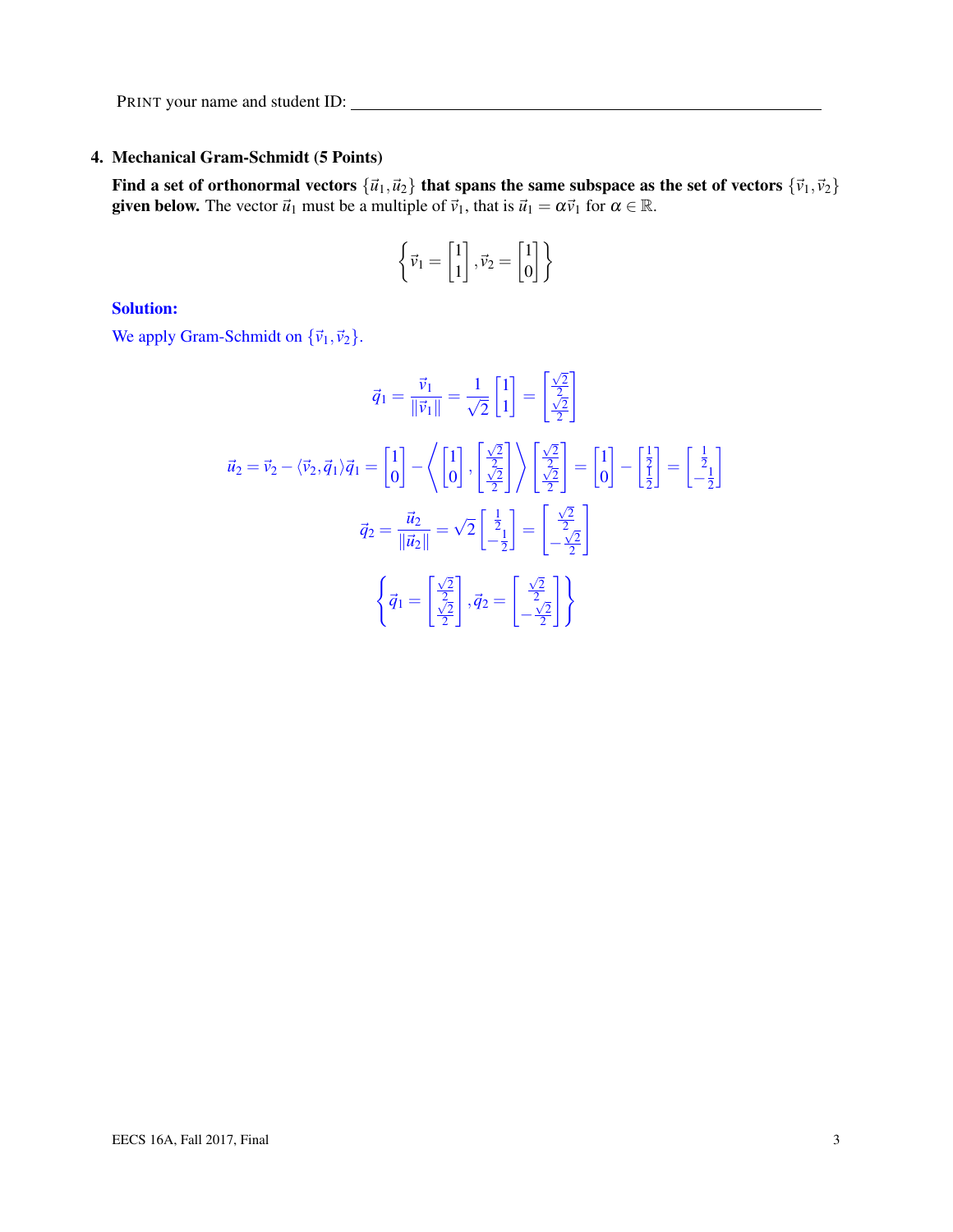#### 5. Capacitive Touch Revisited (18 Points)

In this problem, we will design a capacitive touch-sensing circuit without switches.

(a) (4 Points) A capacitor with capacitance *C* is driven by a voltage source  $v_s(t)$  as shown below. **Derive** an expression for the current through the capacitor  $i<sub>C</sub>(t)$  when the voltage source has the timedependent value shown in the plot below (i.e.  $v_s(t) = k * t$  where *k* is the slope). Your expression for  $i_c(t)$  should be in terms of *C*,  $V_0$ , and  $T_0$ . (Hint: Use nodal analysis and/or any other circuit analysis technique and the slope of  $v_s(t)$ .)



Solution:

$$
v_s(t) = \frac{V_0}{T_0}t
$$

$$
i_C(t) = C\frac{dv_s(t)}{dt} = C\frac{V_0}{T_0}
$$

(b) (2 Points) For this problem, we will model the finger touch as having increased the capacitance from *C* to *C* +  $\Delta$ *C*, as shown below. Find the current *i<sub>C</sub>*(*t*) for the new circuit shown below.



#### Solution:

$$
i_C(t) = (C + \Delta C) \frac{V_0}{T_0}
$$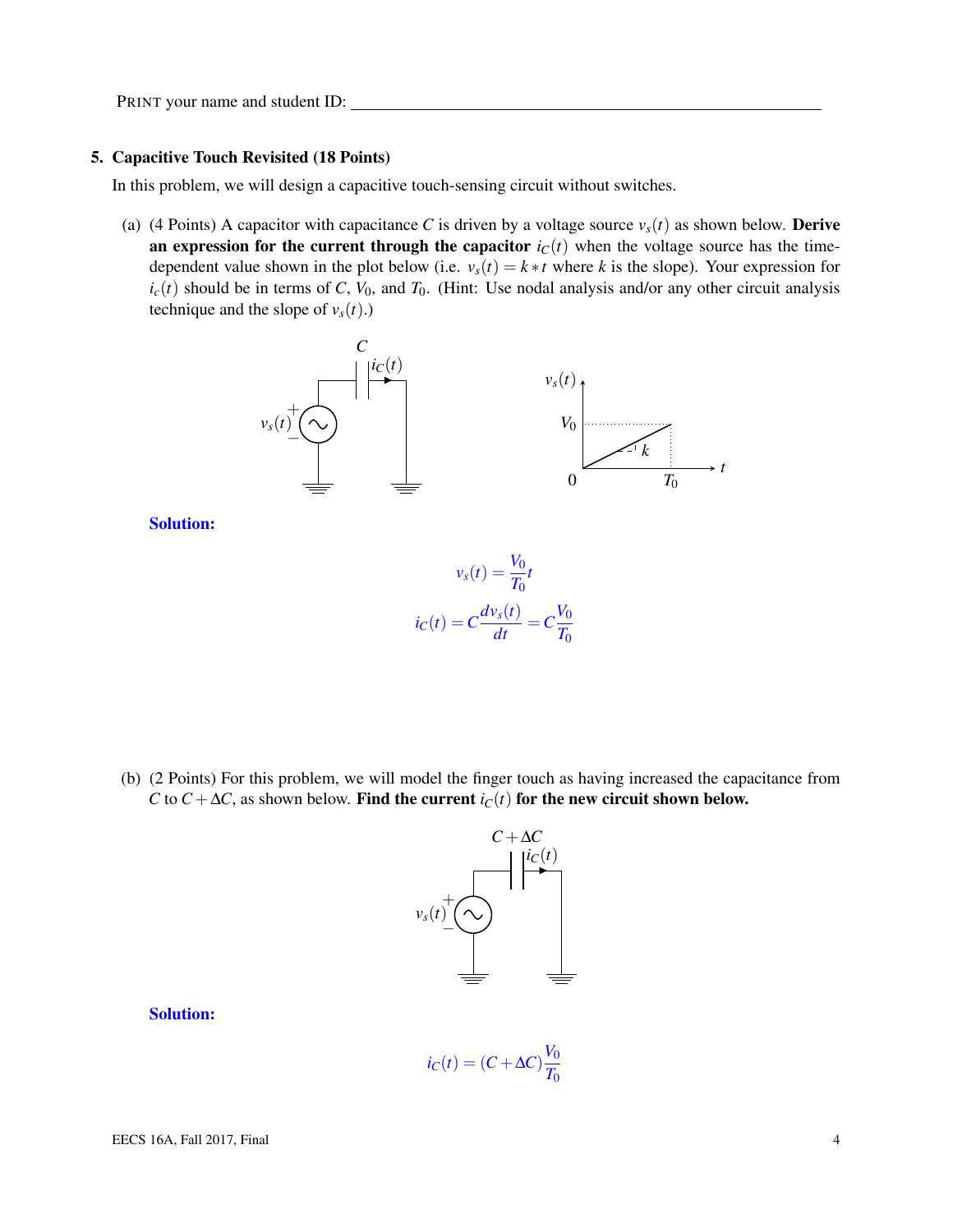(c) (4 Points) **Derive an expression for**  $v_o(t)$  for the circuit below in terms of *R* and *I*(*t*).



## Solution:

Applying the Golden Rules, we know that no current flows into the input terminals of the op-amp, so *I*(*t*) must flow through *R*. Furthermore,  $V^+ = V^- = 0$ .

Applying Ohm' law, we get:

$$
\frac{V^- - v_o(t)}{R} = I(t)
$$

$$
v_o(t) = -R \cdot I(t)
$$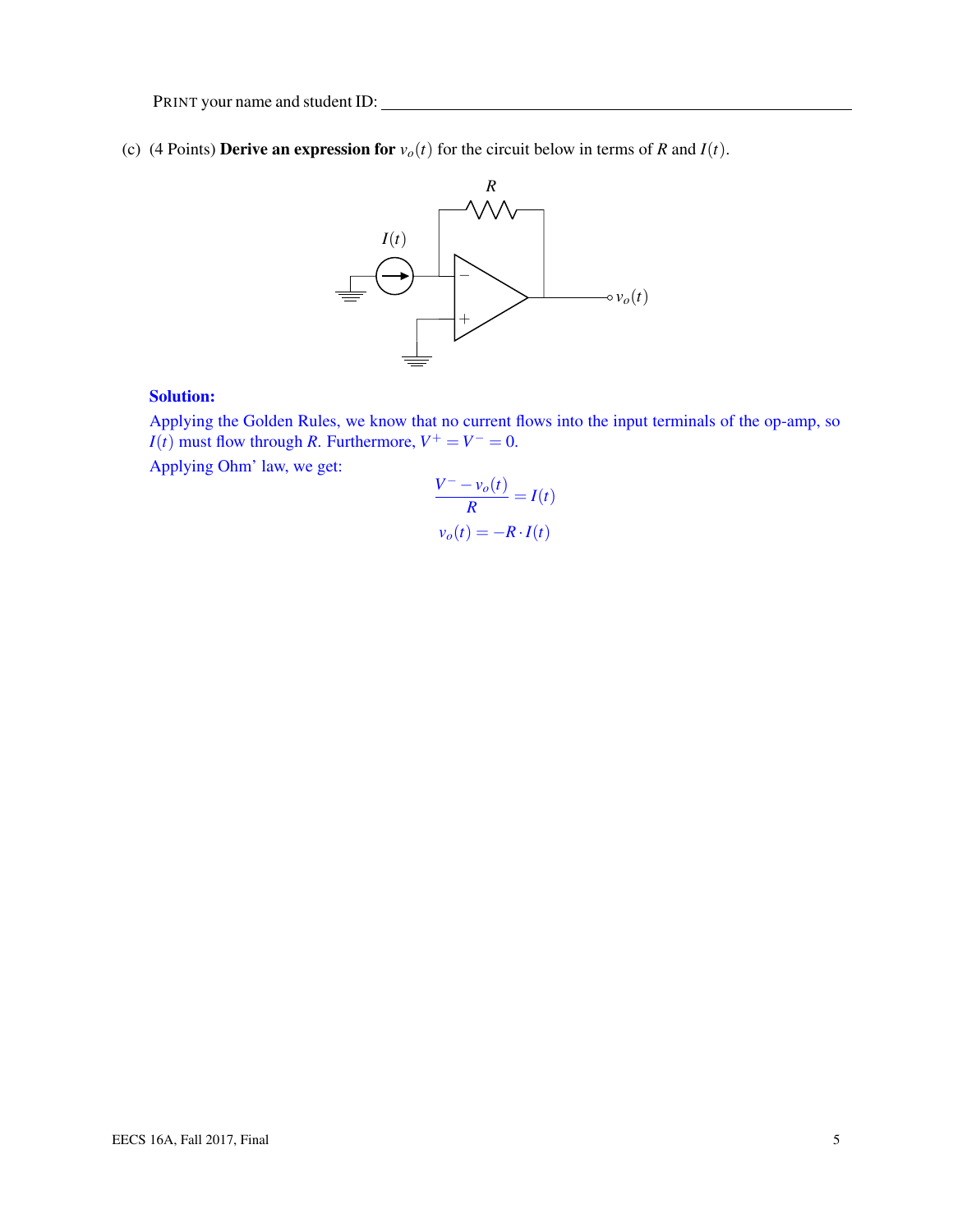(d) (8 Points) Now let's design a circuit whose output voltage is proportional to the capcitance of the touch screen capacitor (i.e.,  $V_{out} = \alpha C_{touch}$ , where  $\alpha \in \mathbb{R}$ )

You can only use the following components: the "ramp" voltage source  $v_s(t)$  from part (a), constant (DC) voltage sources, op-amps, resistors, and the touch screen capacitor (C<sub>touch</sub>). Clearly label all components that you use in your circuit. If you use a constant (DC) voltage source, clearly label its voltage. If you use the ramp voltage source, provide the value of its slope (*k*). Solution:



The slope for  $v_s(t)$  is  $k = \frac{V_0}{T_0}$  $\frac{V_0}{T_0}$ .

From part (a), we know that  $i_C(t) = C_{\text{touch}} \frac{V_0}{T_0}$ *T*<sub>0</sub>. From part (b), we know that  $v_o(t) = -R \cdot I(t)$  $-RC$ <sub>touch</sub> $\frac{V_0}{T_0}$  $\frac{V_0}{T_0}$ , so  $\alpha = -Rk = -R\frac{V_0}{T_0}$  $\frac{V_0}{T_0}$ .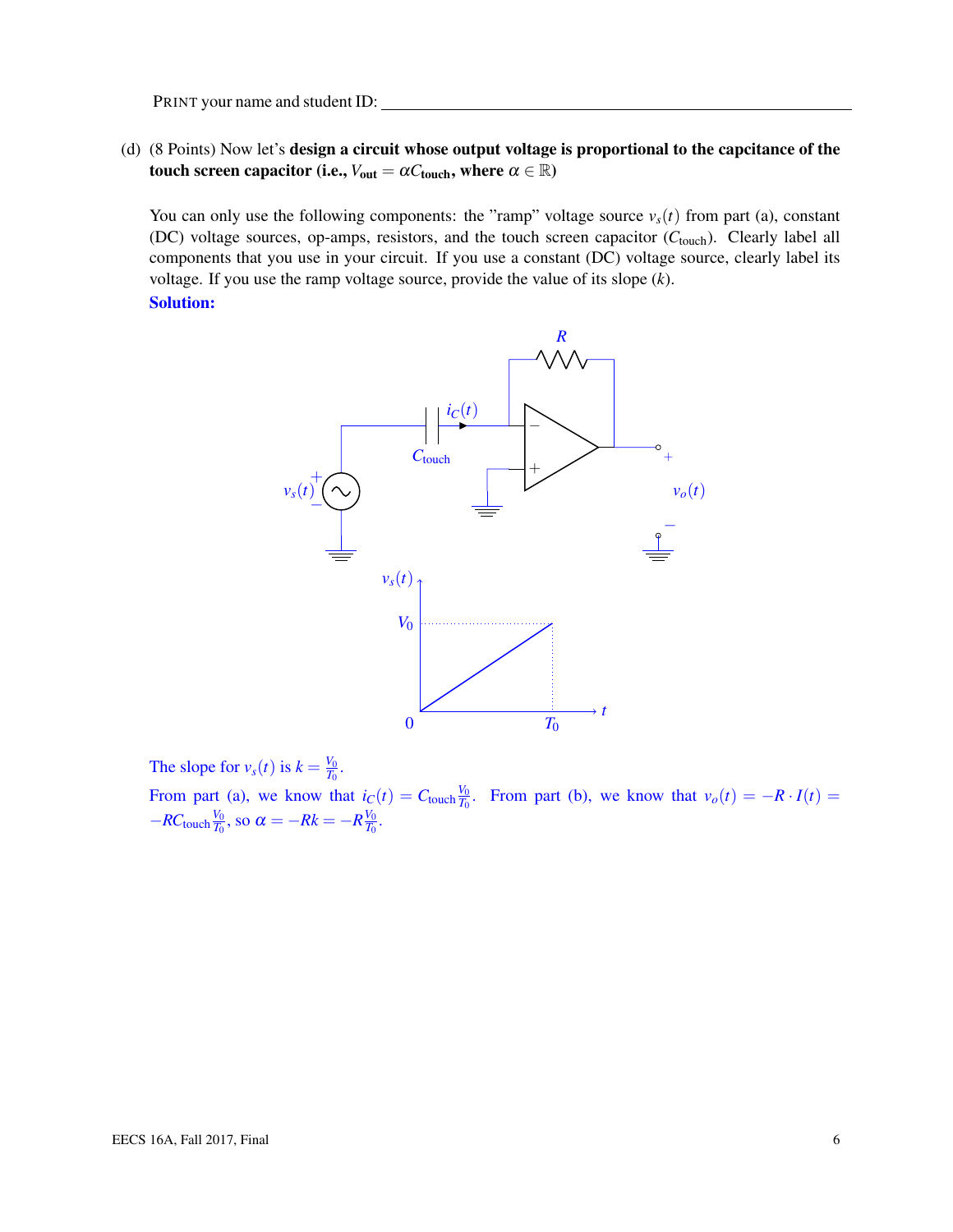#### 6. Eigenvectors (13 Points)

Consider a matrix  $A \in \mathbb{R}^{3 \times 3}$  with eigenvalues  $\lambda = 1, 2, 3$ , and corresponding eigenvectors  $\vec{v}_1$ ,  $\vec{v}_2$  and  $\vec{v}_3$ respectively. Let the matrix  $B = A^3 - 6A^2 + 11A - 6I$ .

(a) (5 Points) Find B $\vec{v}$ , where  $\vec{v}$  is one of the eigenvectors of A. *Hint:*

$$
\lambda^3 - 6\lambda^2 + 11\lambda - 6 = (\lambda - 1)(\lambda - 2)(\lambda - 3)
$$

Solution:

$$
\mathbf{B}\vec{v} = \mathbf{A}^3 \vec{v} - 6\mathbf{A}^2 \vec{v} + 11\mathbf{A}\vec{v} - 6\mathbf{I}\vec{v}
$$
  
=  $\lambda^3 \vec{v} - 6\lambda^2 \vec{v} + 11\lambda \vec{v} - 6\vec{v}$   
=  $(\lambda^3 - 6\lambda^2 + 11\lambda - 6)\vec{v}$   
=  $(\lambda - 1)(\lambda - 2)(\lambda - 3)\vec{v}$ 

Note that the eigenvalues of **A** are  $\lambda = 1, 2, 3$ , which means that  $B\vec{v} = \vec{0}$ .

# (b) (4 Points) Find all the eigenvalues of the matrix B. Solution:

For any eigenvalue  $\lambda$  of **A**, where  $A\vec{v} = \lambda \vec{v}$  for some corresponding eigenvector  $\vec{v}$ ,

$$
\mathbf{B}\vec{v} = \mathbf{A}^3 \vec{v} - 6\mathbf{A}^2 \vec{v} + 11\mathbf{A}\vec{v} - 6\mathbf{I}\vec{v}
$$
  
=  $\lambda^3 \vec{v} - 6\lambda^2 \vec{v} + 11\lambda \vec{v} - 6\vec{v}$   
=  $(\lambda^3 - 6\lambda^2 + 11\lambda - 6)\vec{v}$   
=  $(\lambda - 1)(\lambda - 2)(\lambda - 3)\vec{v}$ 

This implies that for every eigenvalue  $\lambda$  of A,  $(\lambda - 1)(\lambda - 2)(\lambda - 3)$  is an eigenvalue of **B** with the same eigenvector.

To find the eigenvalues of **B**, we plug in every eigenvalue  $\lambda = 1,2,3$  of **A** to get  $\lambda = 0$  in all three cases. Since B has the same eigenvectors as A, the dimension of the eigenspace of B corresponding to  $\lambda = 0$  is 3, so **B** cannot have any other eigenvalues. Therefore, the only eigenvalue of **B** is  $\lambda = 0$ .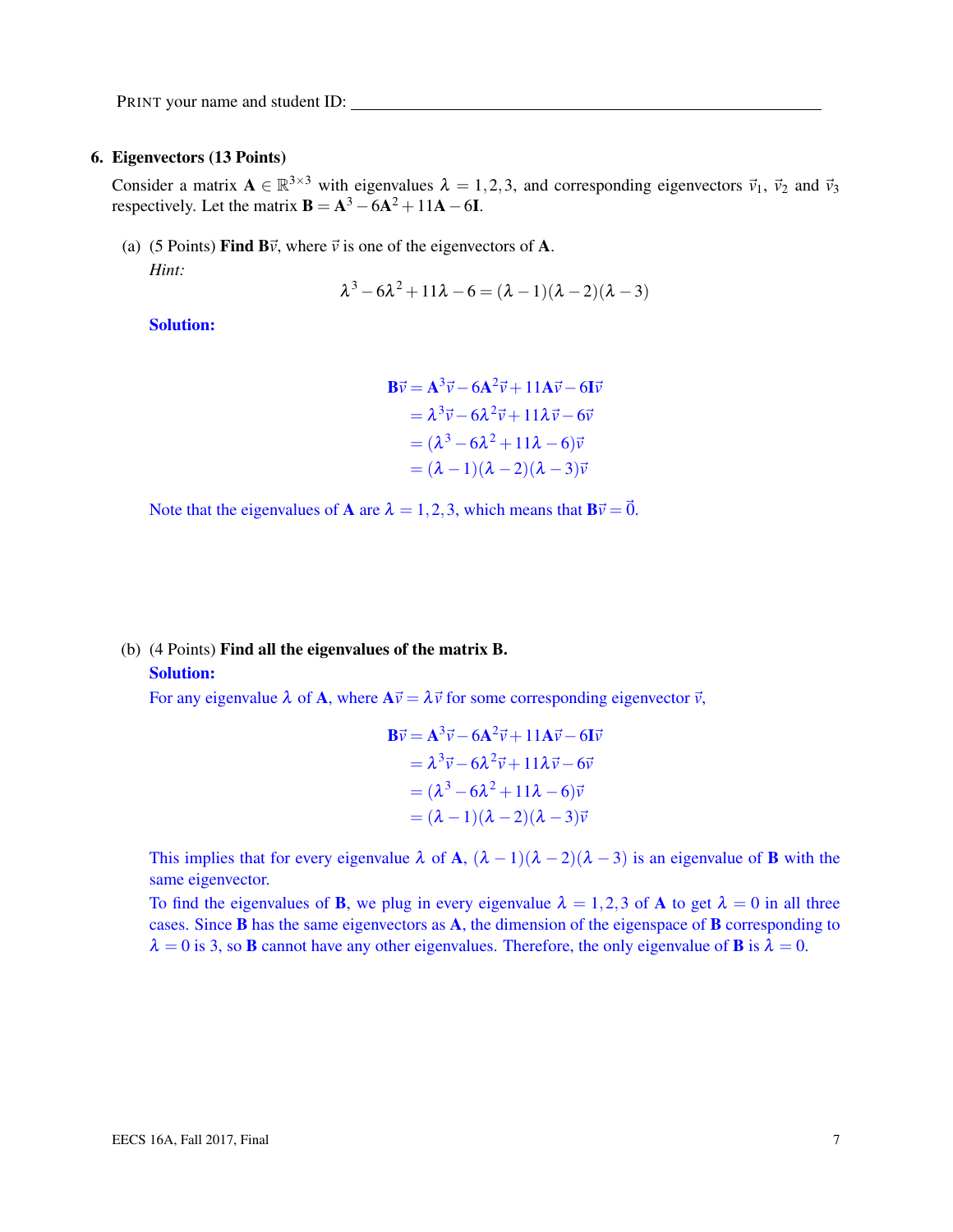(c) (4 Points) Write out the numerical values in the  $3 \times 3$  matrix B and justify your answer. Solution:

Since A has 3 distinct eigenvalues in  $\mathbb{R}^3$ , it is diagonalizable, and its eigenvectors form an eigenbasis for  $\mathbb{R}^3$ . Thus, any  $\vec{w} \in \mathbb{R}^3$  can be written as  $\vec{w} = \alpha_1 \vec{v}_1 + \alpha_2 \vec{v}_2 + \alpha_3 \vec{v}_3$ . Therefore, for any  $\vec{w}$ ,

$$
\mathbf{B}\vec{w} = \mathbf{B}\alpha_1\vec{v}_1 + \mathbf{B}\alpha_2\vec{v}_2 + \mathbf{B}\alpha_3\vec{v}_3
$$
  
\n
$$
= \alpha_1\mathbf{B}\vec{v}_1 + \alpha_2\mathbf{B}\vec{v}_2 + \alpha_3\mathbf{B}\vec{v}_3
$$
  
\n
$$
= \vec{0} + \vec{0} + \vec{0}
$$
  
\n
$$
= \vec{0}
$$
  
\nSince  $\mathbf{B}\vec{w} = \vec{0}$  for all  $\vec{w}$ ,  $\mathbf{B} = \begin{bmatrix} 0 & 0 & 0 \\ 0 & 0 & 0 \\ 0 & 0 & 0 \end{bmatrix}$  must be the zero matrix.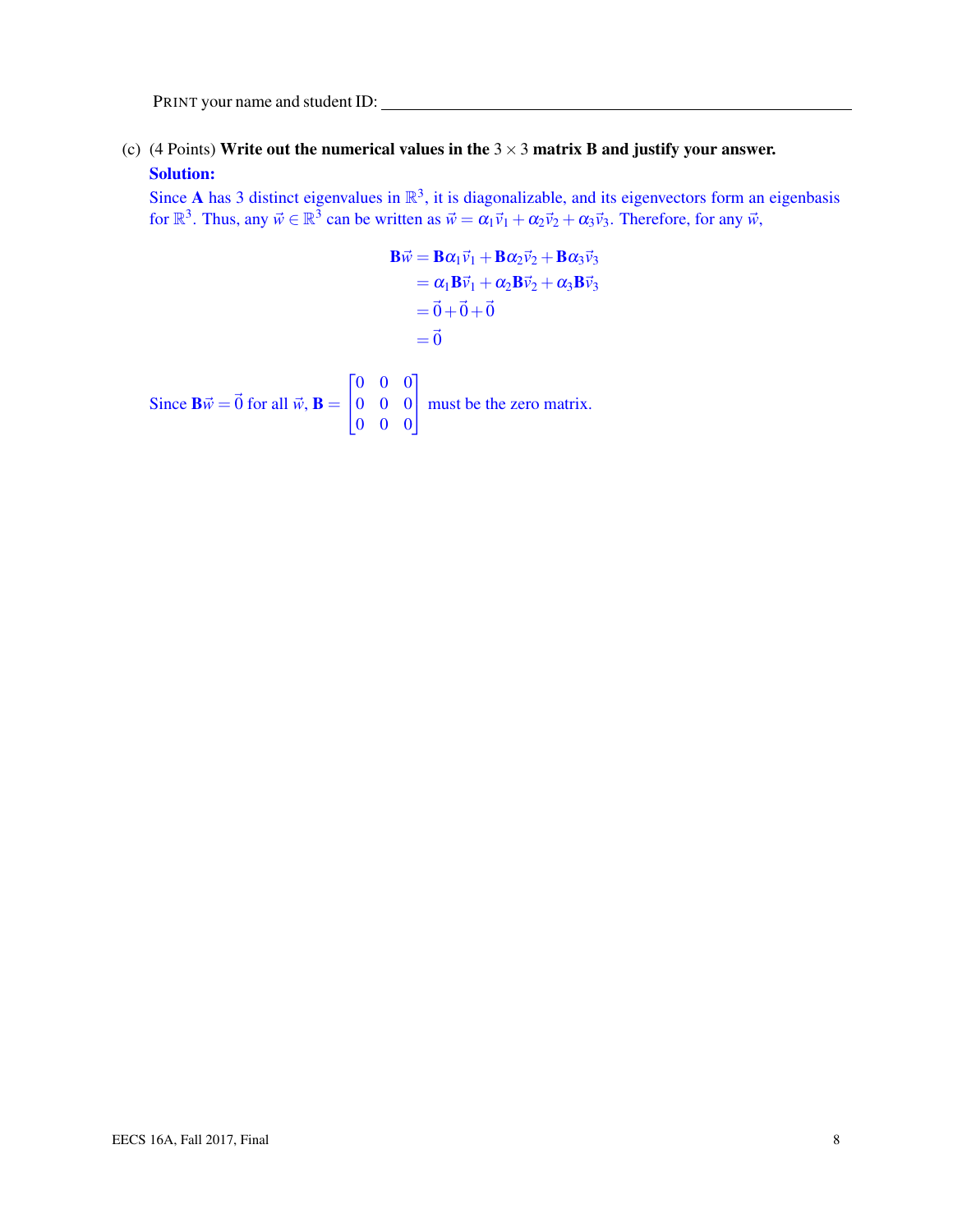#### 7. Measuring Currents (14 Points)

Your friends Elad and Anant, pleased with your help on Midterm 2, are working in lab and have another problem they need your help with. They found a current source in an unmarked box but have no idea what current it outputs.

Elad decided to attach 3 known resistors with varying values to the terminals of the current source and recorded the resistance and voltage across each resistor in the table below.

| <b>Resistor</b> | <b>Resistance</b> | <b>Voltage</b> |
|-----------------|-------------------|----------------|
| $R_1$           | $1 \Omega$        | 5 V            |
| R2              | $3\Omega$         | 15V            |
| R٩              | $5\Omega$         | 16 V           |

Below is the circuit he and Anant created.



(a) (6 Points) Anant thinks that there must have been some noise in the measurements since they do not get the same current for every data point. Because of this, he and Elad would like you to use least squares to approximate the value of the current source *I* given their data. Setup this least squares problem in the format  $A\vec{x} = \vec{b} + \vec{e}$ , where  $\vec{e}$  is the error vector, then find the vector  $\vec{x}$  that minimizes the norm of  $\vec{e}$ .

#### Solution:

We know that  $RI = V$ , so we can use least squares to find the best approximation for *I*.

$$
\begin{bmatrix} 1 \\ 3 \\ 5 \end{bmatrix} [I] = \begin{bmatrix} 5 \\ 15 \\ 16 \end{bmatrix} + \vec{e}
$$

To minimize  $\|\vec{e}\|$ , we apply the least squares formula.

$$
I = \left( \begin{bmatrix} 1 & 3 & 5 \end{bmatrix} \begin{bmatrix} 1 \\ 3 \\ 5 \end{bmatrix} \right)^{-1} \begin{bmatrix} 1 & 3 & 5 \end{bmatrix} \begin{bmatrix} 5 \\ 15 \\ 16 \end{bmatrix} = \frac{1}{35} \cdot 130 = \frac{130}{35} = \frac{26}{7}
$$

Therefore,  $I = \frac{26}{7} A$ .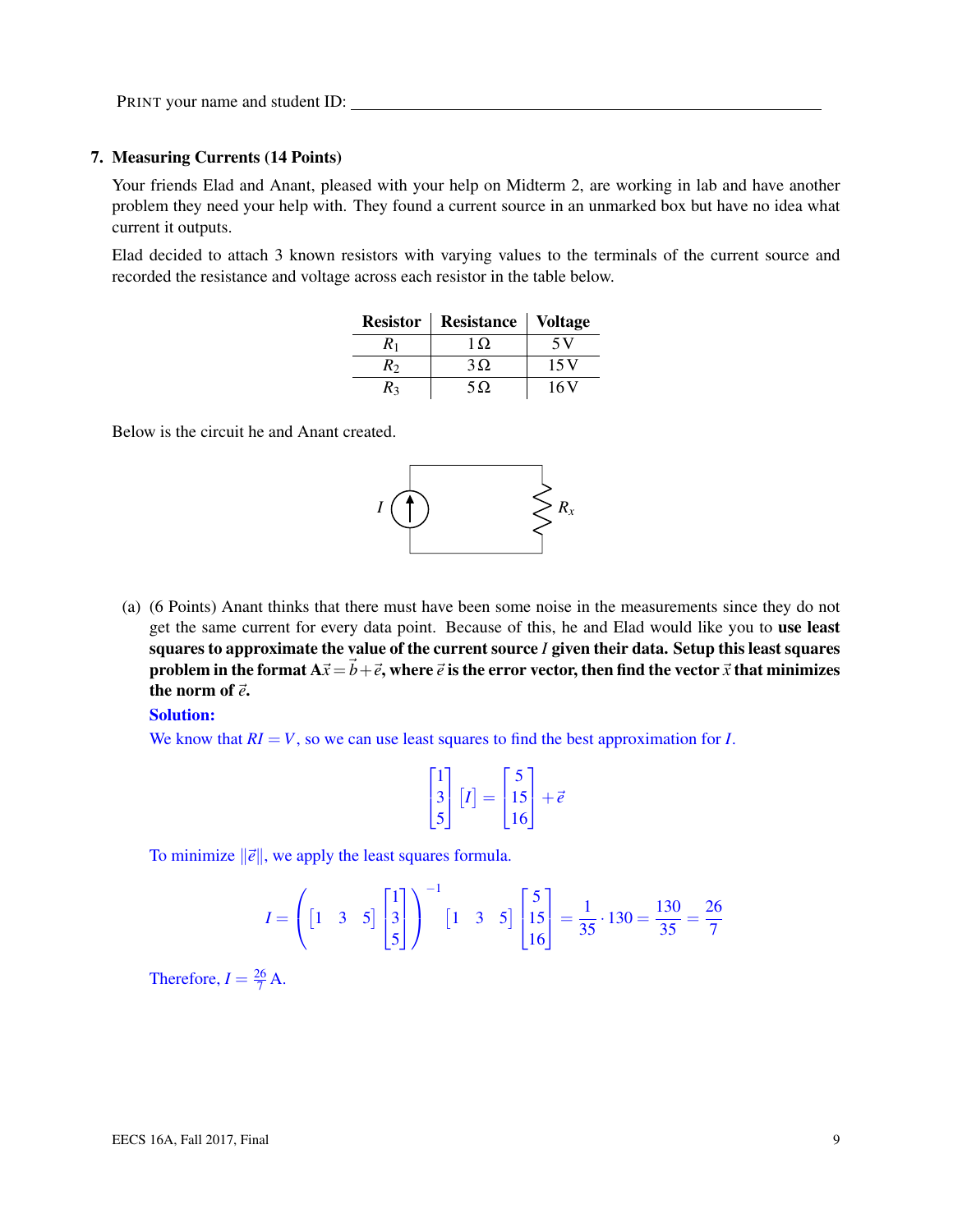(b) (8 Points) Anant and Elad repeat this procedure many times and find the variation in measured voltage for each resistor is different. This implies they should "trust" certain measurements more than others. Because of this, Anant constructs a diagonal matrix of weights W, where all of the weights (diagonal entries in the matrix) have non-zero values. They would now like to find the vector  $\vec{x}$  that minimizes the weighted error  $\vec{e}_w = \mathbf{W}\vec{e}$ . This amounts to solving the following optimization problem

$$
\min_{\vec{x}}||\mathbf{W}(\mathbf{A}\vec{x}-\vec{b})||
$$

In terms of W, A, and  $\vec{b}$  find the vector  $\vec{x}$  that minimizes the norm of  $\vec{e}_w$ . Do not plug in any values for A, W, or  $\vec{b}$  - i.e. your result should be symbolic. Do not use calculus in your solution. Solution:

Since we trying to find  $\min_{\vec{x}} ||W(A\vec{x} - \vec{b})|| = \min_{\vec{x}} ||WA\vec{x} - W\vec{b}||$ , we can just apply least squares on  $\mathbf{A}^{\dagger} = \mathbf{W} \mathbf{A}$  and  $\vec{b}^{\dagger} = \mathbf{W} \vec{b}$ .

$$
\vec{x} = (\mathbf{A}^{\dagger T} \mathbf{A}^{\dagger})^{-1} \mathbf{A}^{\dagger T} \vec{b}^{\dagger} = (\mathbf{A}^T \mathbf{W}^T \mathbf{W} \mathbf{A})^{-1} \mathbf{A}^T \mathbf{W}^T \mathbf{W} \vec{b}
$$

Since **W** is a diagonal matrix,  $W^T W = W^2$ .

$$
\vec{x} = (\mathbf{A}^T \mathbf{W}^2 \mathbf{A})^{-1} \mathbf{A}^T \mathbf{W}^2 \vec{b}
$$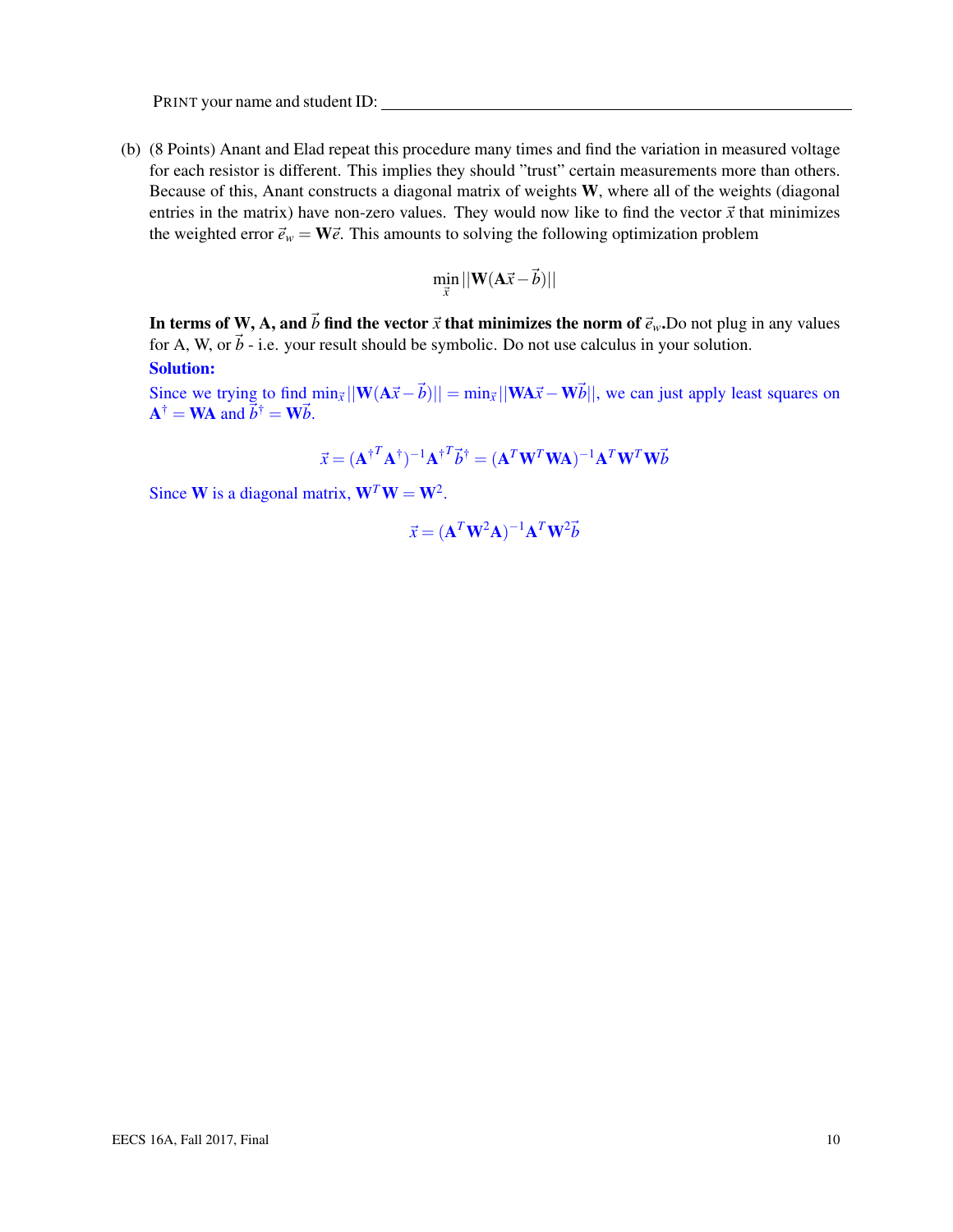#### 8. IoT4eva version  $\infty$  (18 Points)

IoT4eva is working on their newest device, and in order to meet their form factor targets, they end up putting a cable in between the power module (that includes a simplified version of the votlage regulator you designed previously) and their electronics. This cable has substantial resistance associated with it, and the resulting circuit model is shown below. Throught this problem, you may assume the rails of the op amp are sufficiently large in magnitude to not affect the operation of the circuit.



(a) (4 Points) The goal of the linear regulator is to provide a constant voltage across the *R*load resistance (which models the electronics) independent of the value of  $R_{load}$ . As a function  $R_{load}$ , for the circuit shown above, what will be the value of  $V_{load}$ ?

# Solution:

This is a buffer, so we know by applying the Golden Rules that  $V_{\text{out}} = V^- = V^+ = 1.2 \text{ V}$ . The  $10 \Omega$ resistor and  $R_{\text{load}}$  form a voltage divider, so  $V_{\text{load}} = \frac{R_{\text{load}}}{R_{\text{load}} + 1}$  $\frac{R_{\rm load}}{R_{\rm load}+10\,\Omega} \cdot 1.2\,\rm V.$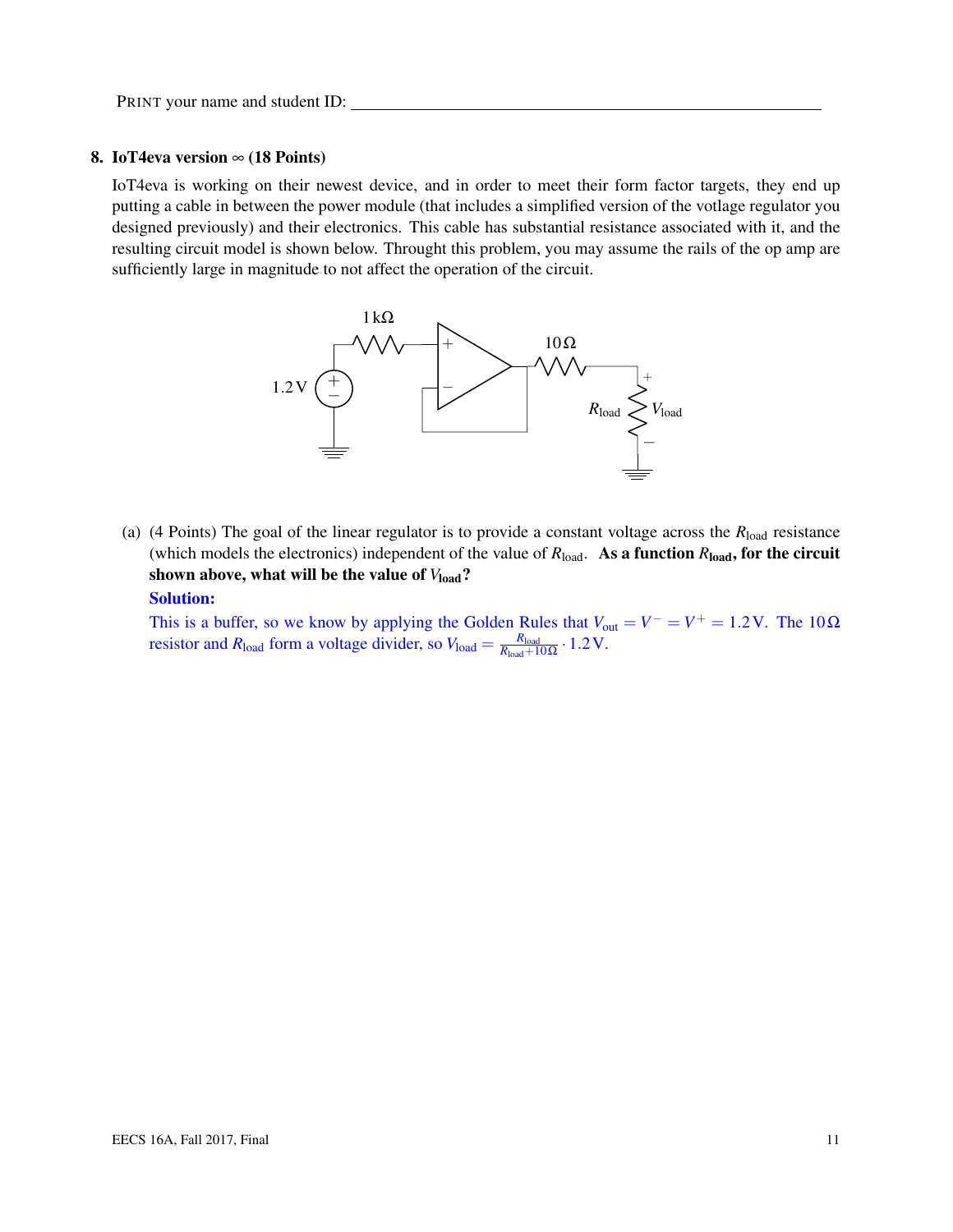(b) (4 Points) One of your coleagues starts exploring the use of a "UCBMFET" device (which has three terminals) to try and improve the situation. The circuit model for a UCBMFET is shown below inside the dotted lines. For the circuit shown below, what is the value of *i*out as a function of *R*load, *V<sup>c</sup>* and *gm*?



Solution:

$$
i_{\text{out}} = g_m(2 - V_{\text{in}})
$$

$$
= g_m(2 - V_c)
$$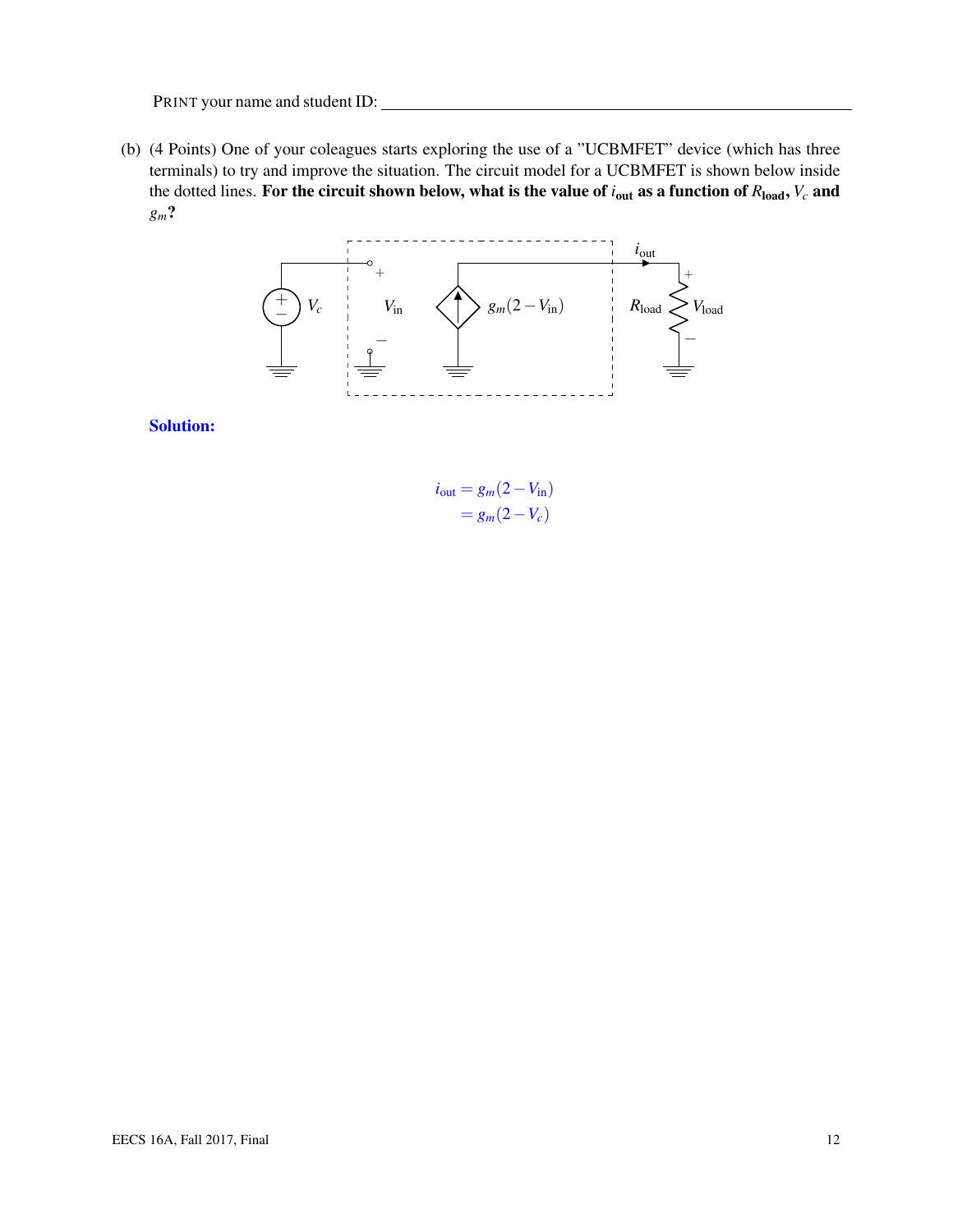(c) (10 Points) Another one of your colleagues thinks they can achieve a constant voltage across *R*load by combining the UCBMFET (placed on the same side of the cable as the electronics) with a modified version of the original regulator circuit. Your colleague started the design and came up with the incomplete circuit shown below.

Recalling that your goal is to design a circuit that will produce a constant voltage across *R*load (where that voltage does not depend on the resistance of *R*load), complete the circuit shown below by adding in a single wire that connnects one of the nodes to the second input terminal of the op-amp, and fill in the boxes to indicate which of the op-amp inputs is positive  $(+)$  and which is negative  $(-)$ . What is the voltage that your circuit would then produce across  $R_{load}$ ?



This circuit is in negative feedback because if we "dink"  $V_{in}$  and increase  $V_{in}$ , the dependent current source will produce a smaller current. This current must flow through  $R_{load}$ , and by Ohm's law,  $V_{load}$ decreases. This causes  $V^+$  of the op-amp to decrease, which then decreases  $V_{\text{in}}$ . Since the circuit is in negative feedback,  $V_{load} = V^+ = V^- = 1.2 V$ .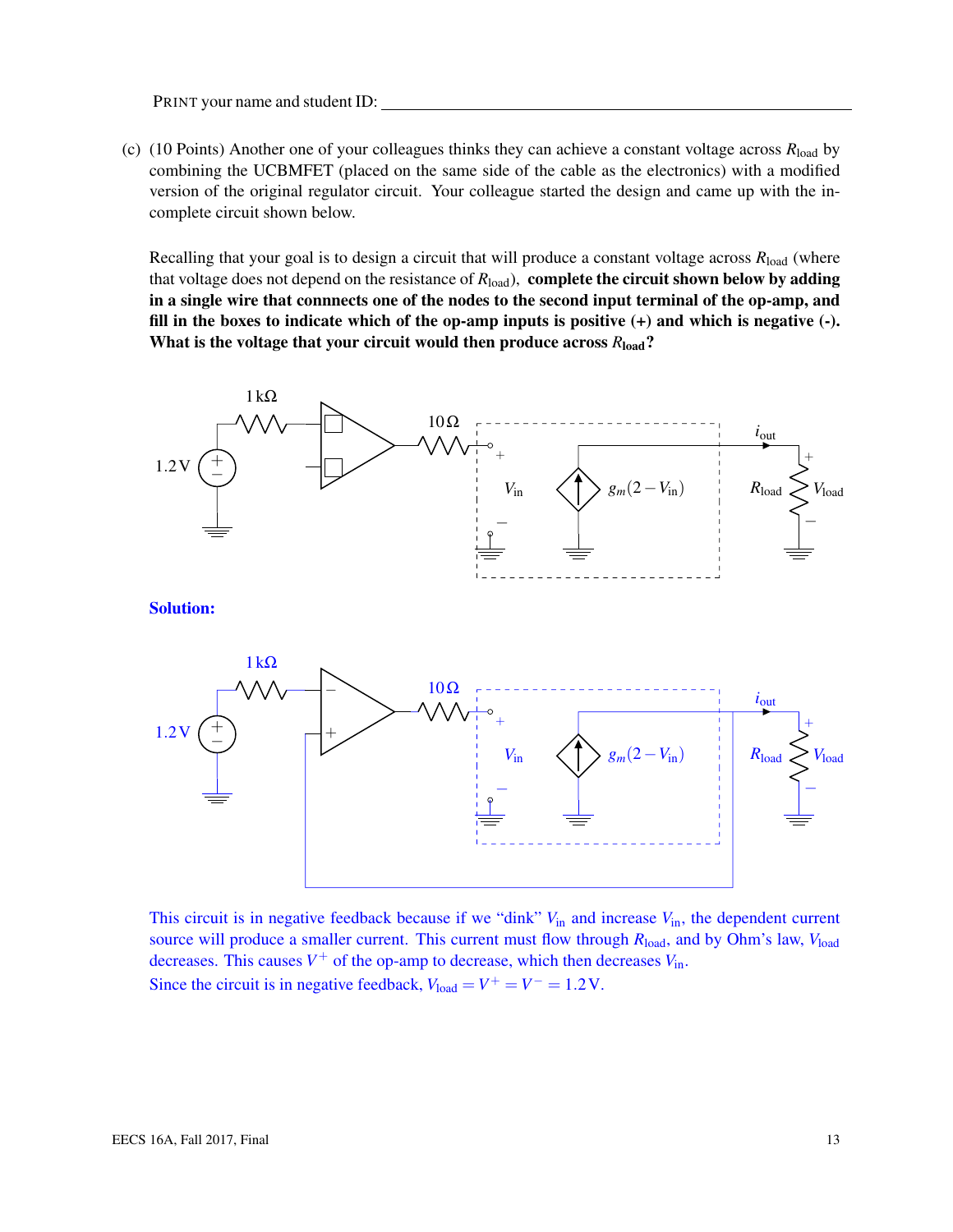#### 9. STOMP Imaging (14 Points)

In the imaging lab, we projected masks onto objects and measured reflected light to create a single pixel camera. To image a  $30 \times 40$  image, we created 1200 masks and took 1200 measurements.

We are going to image objects using a smaller set of masks, in this case, only 600 masks. Let the matrix M be the  $600 \times 1200$  matrix of masks, where every mask is a row. Let the vector  $\vec{i}$  of length 1200 represent the image and the vector  $\vec{b}$  of length 600 represent what we measure after applying the masks. Concisely,

$$
\vec{b} = \mathbf{M}\vec{i}
$$

Assume that we have constructed the mask matrix  $M$  such that its columns are approximately orthogonal and have norm *N*. That is, if  $\vec{v}_i$  and  $\vec{v}_j$  are columns of **M**, then  $\langle \vec{v}_i, \vec{v}_j \rangle \le \varepsilon$  for some small  $\varepsilon$  when  $i \ne j$ . Furthermore, for all *i*,  $\langle \vec{v}_i, \vec{v}_i \rangle = N^2$ .

(a) (3 Points) Because the number of pixels (1200) is greater than the number of masks (600), is it possible that multiple distinct images,  $\vec{i}$ , give you the same measurements,  $\vec{b}$ ? Justify your answer. Solution:

Yes. Since M is a  $600 \times 1200$  matrix, M has a non-trivial null space. Let  $\vec{i}_h$  be an image vector in the null space of **M**, i.e.,  $\mathbf{M} \vec{i}_h = \vec{0}$ . Then, for some image  $\vec{i}_p$ , where  $\mathbf{M} \vec{i}_p = \vec{b}$ ,  $\mathbf{M}(\vec{i}_p + \vec{i}_h) = \mathbf{M} \vec{i}_p + \mathbf{M} \vec{i}_h =$  $\vec{b}+\vec{0}=\vec{b}.$ 

Therefore,  $\vec{i}_p$  and  $\vec{i}_p + \vec{i}_h$  would both give you the same measurements.

(b) (3 Points) Let the  $\vec{m}_j$  be the *j*'th column of the matrix **M** and suppose the image contained only one pixel with magnitude  $\alpha$ , i.e. the entries in  $\vec{i}$  are 0 everywhere except for entry *k* which has value  $\alpha$ . For this  $\vec{i}$ , find the vector  $\vec{b}$  in terms of the columns of the matrix M.

# Solution:

Matrix-vector multiplication is equivalent to producing a linear combination of the column vectors of M.

 $\vec{b} = \mathbf{M} \vec{i} = \alpha \vec{m}_k$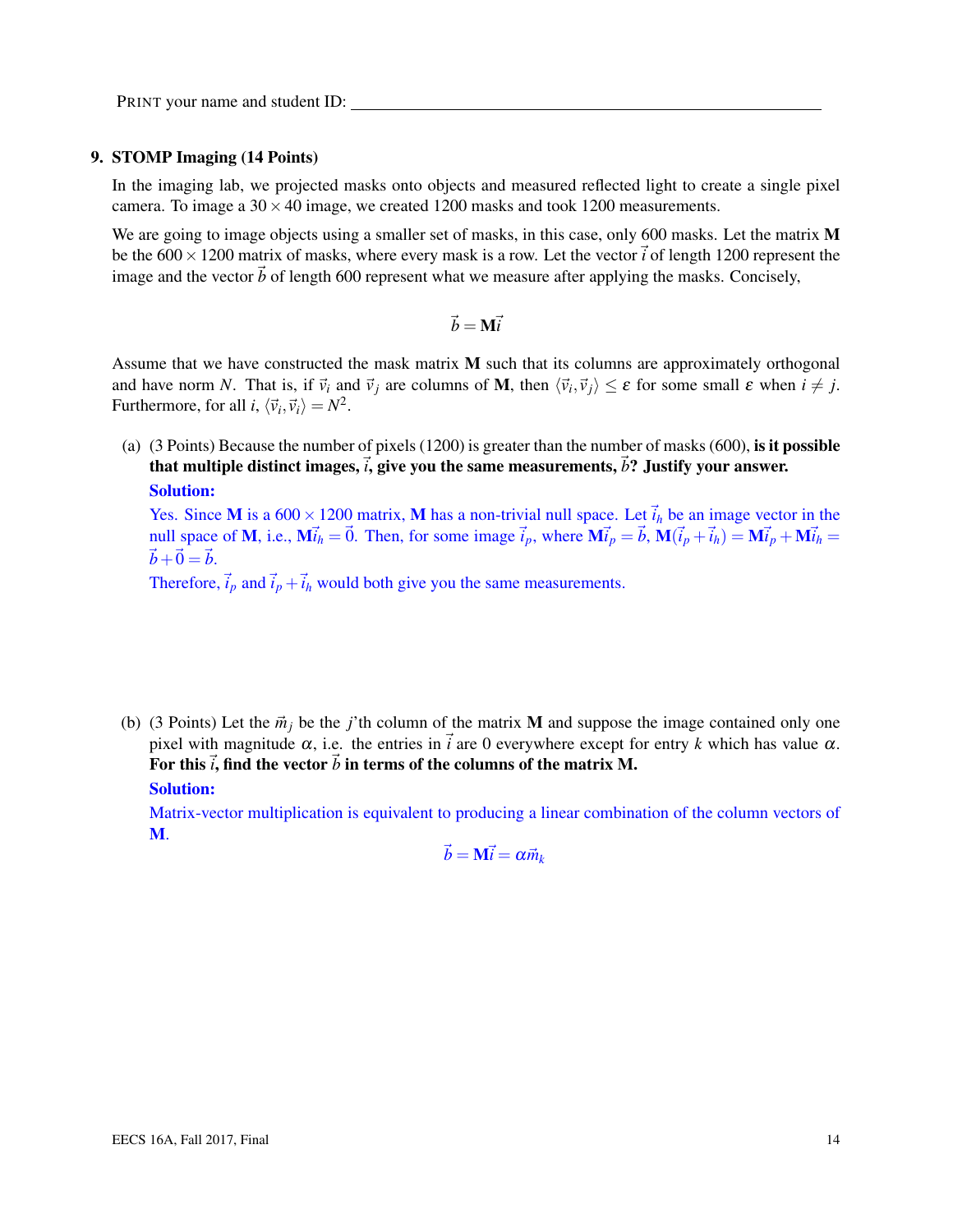(c) (3 Points) If you know that the image contains only one pixel at entry  $k$ , show that the inner product  $\langle \vec{m}_i, \vec{b} \rangle$  is maximized at  $i = k$ 

#### Solution:

From the previous part, we know that  $\vec{b} = \alpha \vec{m}_k$ .

$$
\langle \vec{m}_i,\vec{b}\rangle=\langle \vec{m}_i,\alpha\vec{m}_k\rangle=\alpha\langle \vec{m}_i,\vec{m}_k\rangle
$$

There are now 2 cases for  $\alpha \langle \vec{m}_i, \vec{m}_k \rangle$ :

i.  $i \neq k$ .

 $\langle \vec{m}_i, \vec{m}_k \rangle \leq \alpha \varepsilon$ 

ii.  $i = k$ :

 $\langle \vec{m}_k, \vec{m}_k \rangle = \alpha N^2$ 

Since  $N^2 \gg \varepsilon$ , the inner product  $\langle \vec{m}_i, \vec{b} \rangle$  is maximized at  $i = k$ .

(d) (5 Points) Now suppose there are mutliple pixels in the image, however the image is sparse. Using OMP, we could find which pixels were contained in the image. However, we would like to image faster, and so at every iteration of OMP, rather than picking the column of M with the largest inner product, we will pick all columns of M which have inner products greater than some threshold *y*magic. This procedure is known as Stagewise OMP or STOMP.

Suppose that we run STOMP, selecting more than one pixel at each iteration. During the first 3 iterations, we find 13 pixels (1st iteration), 17 pixels (2nd iteration), and 4 pixels (3rd iteration). Recall that in the OMP procedure, we compute the projection  $A(A^T A)^{-1} A^T \vec{b}$  at every iteration so that we can compute the residual  $\vec{b}$ . At each of the first 3 iterations what is the size of the A matrix? What do the columns of A represent?

#### Solution:

After the 1st iteration, **A** is a  $600 \times 13$  matrix.

After the 2nd iteration, **A** is a  $600 \times 30$  matrix.

After the 3rd iteration, **A** is a  $600 \times 34$  matrix.

The columns of **A** represent the effect of each pixel in the image on the measurement *b*.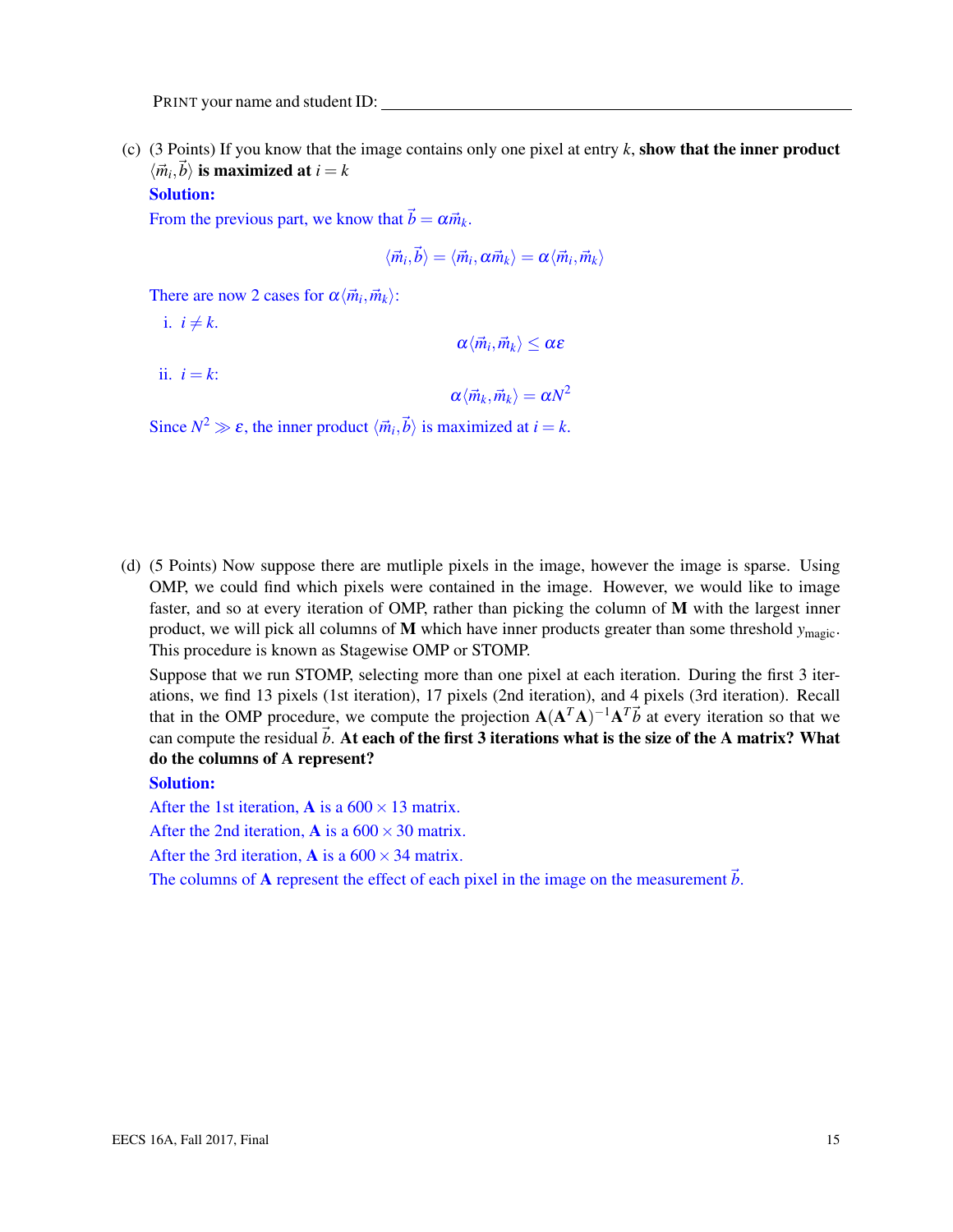#### 10. Message Received! (14 Points)

Pat and Lucy are aspiring freshmen taking EE16A. They both live on opposite sides of Unit 2, but they want to communicate with each other. Worried about eavesdropping on WiFi or cellular data, they come up with a secure communcation scheme using Gold codes.

Lucy devises a Gold code  $\vec{c}_p$  that has some unique properties and shares it with Pat. The Gold code is a sequence of +1 or −1 of length *N*. In order to send Pat a message, Lucy multiplies the Gold code  $\vec{c}_p$  by a number *x*, and transmits  $x\vec{c}_p$ . Pat and Lucy want to communicate in binary, so *x* only takes the value +1 or −1.

Lucy designed the Gold codes such that the sum of the entries in  $\vec{c}_p$  is equal to zero (i.e. the code has a mean of zero). Furthermore, the autocorrelation of the code  $\vec{c}_p$  is 1 for no time shift and has magnitude less than or equal to 0.1 for all other time shifts. Recall that  $\vec{c}_p^{(k)}$  denotes that the vector  $\vec{c}_p$  is circularly shifted by *k* and that  $\vec{c}_p[n]$  denotes the *n*'th entry in the vector  $\vec{c}_p$ . These properties are expressed mathematically below.

$$
\frac{1}{N} \sum_{n=0}^{N-1} \vec{c}_p[n] = 0 \qquad \qquad \frac{1}{N} \left| \left\langle \vec{c}_p, \vec{c}_p^{(k)} \right\rangle \right| = 1 \text{ if } k = 0 \qquad \qquad \frac{1}{N} \left| \left\langle \vec{c}_p, \vec{c}_p^{(k)} \right\rangle \right| \le 0.1 \text{ if } k \ne 0
$$

Pat made a receiver whose output  $\hat{x}$  should be equal to Lucy's messages. Throughout this problem, we will assume that Pat's receiver is synchronized with Lucy's transmission, that is when Lucy transmits  $x * \vec{c}_p$ , Pat also receives  $\vec{r} = x * \vec{c}_p$  (i.e. no shift). Pat's receiver performs the inner product between the received signal,  $\vec{r}$ , and  $\vec{c}_p$  to generate *y*. If *y* is greater than 0,  $\hat{x} = 1$ , and Pat knows Lucy was trying to send a +1. If *y* is less than 0,  $\hat{x} = -1$ , and Pat knows Lucy was trying to send a −1. The properties of Pat's receiver are summarized below.

| Received Signal           | Inner Product                            | Receiver Output                                                                        |
|---------------------------|------------------------------------------|----------------------------------------------------------------------------------------|
| $\vec{r} = x * \vec{c}_p$ | $y = \langle \vec{r}, \vec{c}_p \rangle$ | $\hat{x} = \begin{cases} +1, & \text{if } y > 0 \\ -1, & \text{if } y < 0 \end{cases}$ |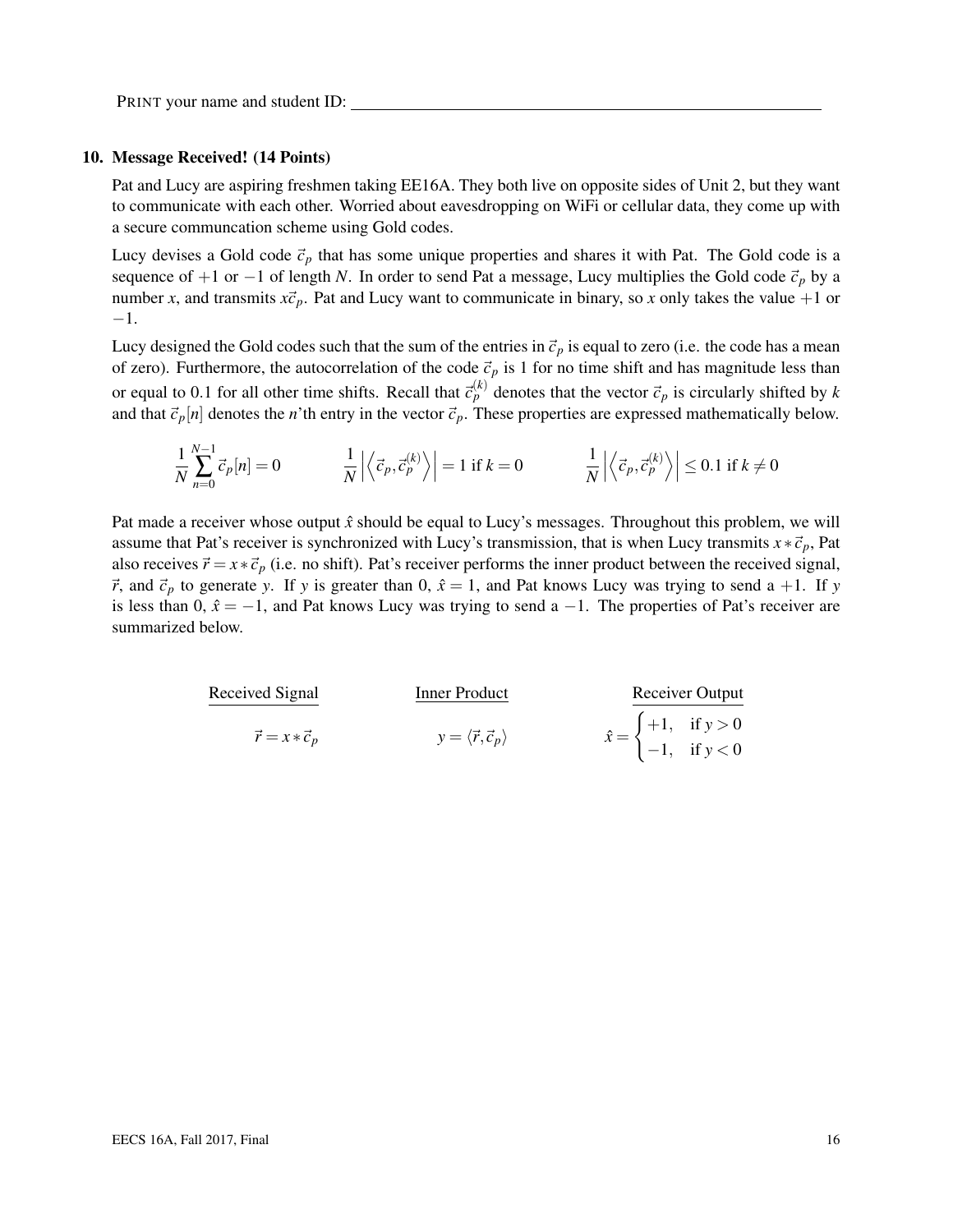(a) (6 Points) While Lucy and Pat are happily enjoying their secure chatting, Professor Miki Lustig starts operating his ham radio. Pat now starts picking up both Lucy's signal and Miki's signal. The input to Pat's receiver can be modeled as a sum of Lucy's signal  $\vec{c}_p$  and Miki's interference signal  $\vec{i}$ , i.e.,  $\vec{r} = x * \vec{c}_p + \vec{i}$ . We further assume that Miki's signal is constant during one period of the Gold code, so  $\vec{i}[n] = T$  for all *n* and some real number *T*. Will Pat still be able to recover Lucy's messages? Justify your answer

Hint: Recall that Lucy's Gold codes have a mean of 0, that is

$$
\frac{1}{N}\sum_{n=0}^{N-1}\vec{c}_p[n] = 0
$$

### Solution:

Lucy can still recover Pat's messages.

$$
y = \langle \vec{r}, \vec{c}_p \rangle = \langle x * \vec{c}_p + \vec{i}, \vec{c}_p \rangle = \langle x * \vec{c}_p, \vec{c}_p \rangle + \langle \vec{i}, \vec{c}_p \rangle = x * \langle \vec{c}_p, \vec{c}_p \rangle + \langle \vec{i}, \vec{c}_p \rangle
$$

Since the mean of the components in  $\vec{c}_p$  is 0,

$$
\langle \vec{i}, \vec{c}_p \rangle = \sum_{n=0}^{N-1} \vec{i}[n] \vec{c}_p[n] = \sum_{n=0}^{N-1} T \vec{c}_p[n] = T \sum_{n=0}^{N-1} \vec{c}_p[n] = 0
$$

Therefore,

$$
y = \langle \vec{r}, \vec{c}_p \rangle = x * \langle \vec{c}_p, \vec{c}_p \rangle + \langle \vec{i}, \vec{c}_p \rangle = x * N
$$